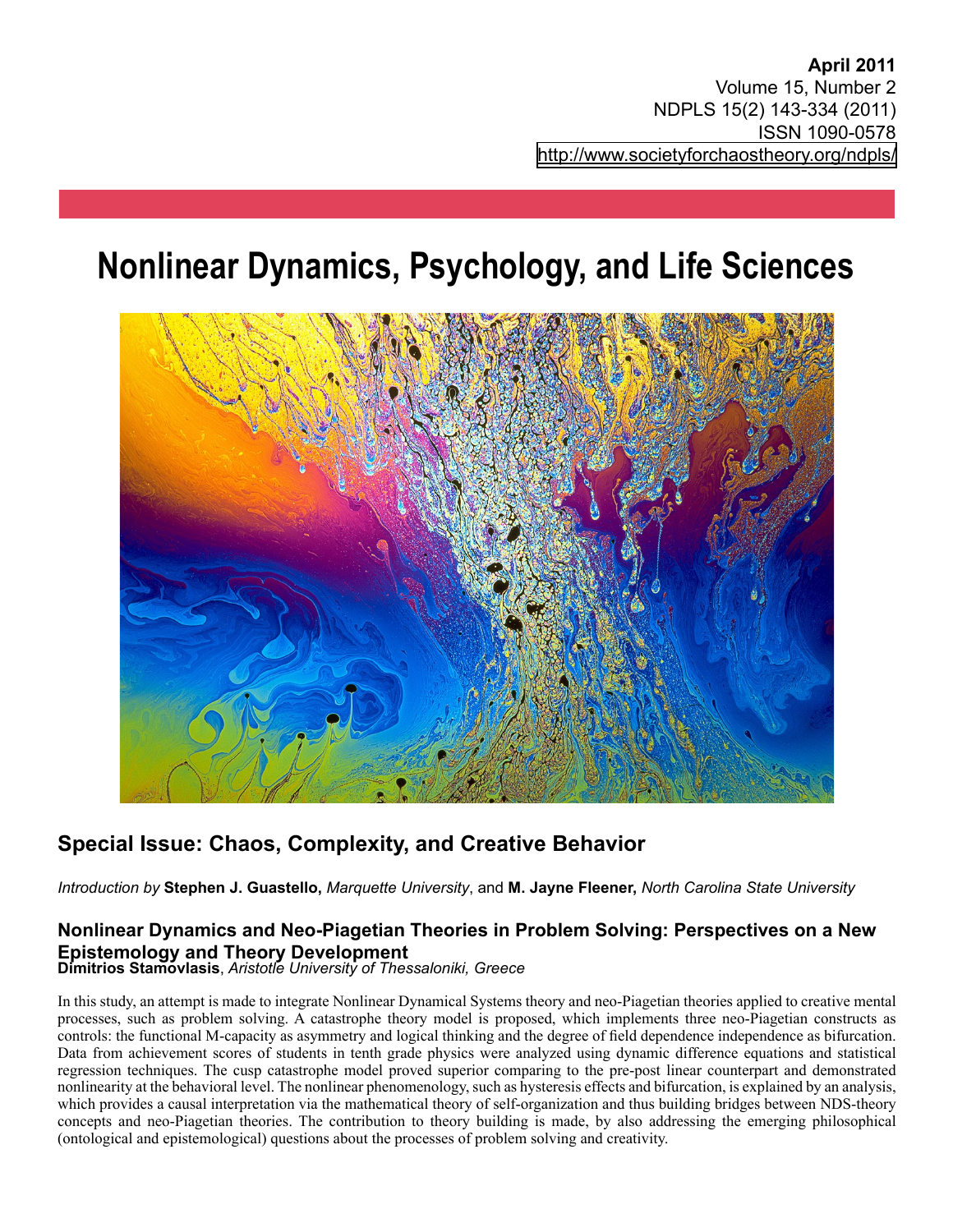## **Constraints-induced Emergence of Functional Novelty in Complex Neurobiological Systems: A Basis for Creativity in Sport**

**Robert Hristovski,** *Sts. Cyril and Methodius University, Macedonia;* **Keith Davids,** *Queensland University of Technology, Australia;* **Duarte Araujo,** *Technical University of Lisbon, Portugal***;** and **Pedro Passos,** *Technical University of Lisbon, Portugal*

In this paper we present a model of creativity captured as exploration and production of novel and functionally efficient behaviors, based on the statistical mechanics of disordered systems. In support of the modelling, we highlight examples of creative behaviors from our research in sports like boxing and rugby union. Our experimental results show how manipulation of practice task constraints changes the exploratory breadth of the hierarchically soft-assembled action landscape. Because of action metastability and differing task constraints, the specificity of each assembled movement configuration is unique. Empirically, a movement pattern's degree of novelty may be assessed by the value of the order parameter describing action. We show that creative and adaptive movement behavior may be induced by at least two types of interven-tions, based on relaxing task constraints which we term direct and indirect. Direct relaxing is typically a function of changing task constraints so that the number of affordances that can satisfy goal constraints increases. Indirect relaxing of constraints occurs when a habitual action is suppressed by, for example, stringent instructional constraints during sports training. That suppression simultaneously relaxes other correlated constraints that enable larger exploratory capacity and new affordances to emerge for the athlete or team.

## **Chaos, Creativity, and Substance Abuse: The Nonlinear Dynamics of Choice**

**Tobi Zausner,** *Saybrook University, San Francisco, CA*

Artists create their work in conditions of disequilibrium, states of creative chaos that may appear turbulent but are capable of bringing forth new order. By absorbing information from the environment and discharging it negentropically as new work, artists can be modeled as dissipative systems. A characteristic of chaotic systems is a heightened sensitivity to stimuli, which can generate either positive experiences or negative ones that can lead some artists to substance abuse and misguided searches for a creative chaos. Alcohol and drug use along with inadequately addressed co-occurring emotional disorders interfere with artists' quest for the nonlinearity of creativity. Instead, metaphorically modeled by a limit cycle of addiction and then a spiral to disorder, the joys of a creative chaos become an elusive chimera for them rather than a fulfilling experience. Untreated mental illness and addiction to substances have shortened the lives of artists such as Vincent Van Gogh, Frida Kahlo, Henri de Toulouse-Lautrec, and Jackson Pollock, all of whom committed suicide. In contrast Edvard Munch and John Callahan, who chose to address their emotional problems and substance abuse, continued to live and remain creative. Choosing to access previously avoided moments of pain can activate the nonlinear power of self-transformation.

## **Innovation, Imitation, and Problem-Solving in a Networked Group**

#### **Thomas N. Wisdom,** *Indiana University, Bloomington, IN;* and **Robert L. Goldstone**, *Indiana University, Bloomington, IN.*

We implemented a problem-solving task in which groups of participants simultaneously played a simple innovation game in a complex problem space, with score feedback provided after each of a number of rounds. Each participant in a group was allowed to view and imitate the guesses of others during the game. The results showed the use of social learning strategies previously studied in other species, and demonstrated benefits of social learning and nonlinear effects of group size on strategy and performance. Rather than simply encouraging conformity, groups provided information to each individual about the distribution of useful innovations in the problem space. Imitation facilitated innovation rather than displacing it, because the former allowed good solutions to be propagated and preserved for further cumulative innovations in the group. Participants generally improved their solutions through the use of fairly conservative strategies, such as changing only a small portion of one's solution at a time, and tending to imitate solutions similar to one's own. Changes in these strategies over time had the effect of making solutions increasingly entrenched, both at individual and group levels. These results showed evidence of nonlinear dynamics in the decentralization of innovation, the emergence of group phenomena from complex interactions of individual efforts, stigmergy in the use of social information, and dynamic tradeoffs between exploration and exploitation of solutions. These results also support the idea that innovation and creativity can be recognized at the group level even when group members are generally cautious and imitative.

## **Is Research Publication a Catastrophic Phenomenon Among Medical Faculty?**

**David Katerndahl**, *University of Texas Health Science Center at San Antonio*

Studies seeking to predict publication rates among faculty have found contradictory results. The purpose of this study was to determine whether short- or long-term research publications among family medicine faculty were better accounted for using cusp catastrophe modeling (CCM) rather than linear modeling. This secondary analysis of annual research publications used data collected from family medicine faculty in a university department. To predict the number of research publications, two service variables — national service and administrative responsibility — were used. There were three bifurcation variables: Scholarly Activity, Professional Status, and "proportion of studies asprincipal investigator". Research publications at two and five years were modeled using CCM as well as two linear models. Based upon the amount of variance explained, while linear models accounted for more variance in publications at 5 year intervals, CCM was superior at explaining publications for all three bifurcation variables at 2-year intervals. Entering all of the